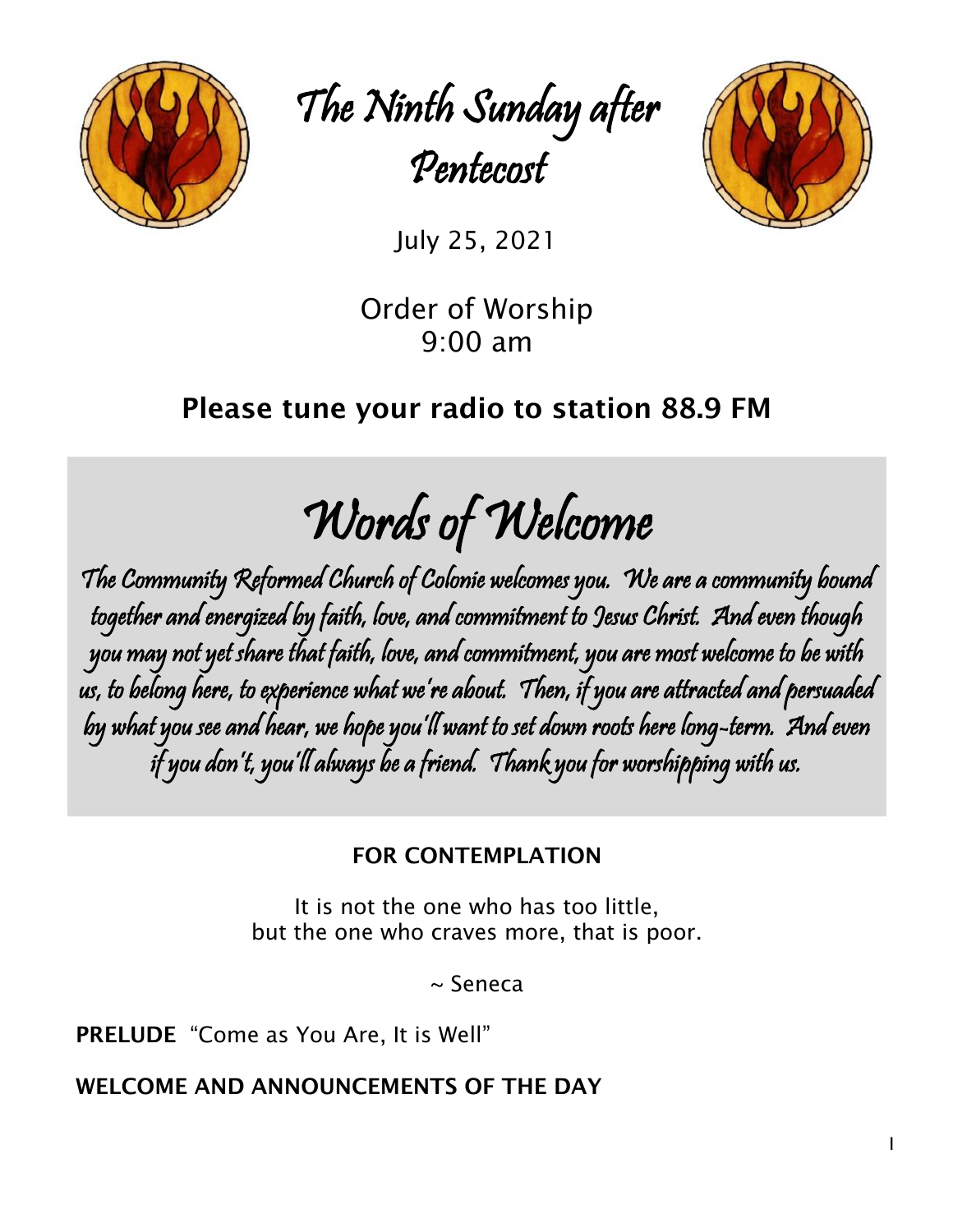INTROIT "Change My Heart, O God"

# CALL TO WORSHIP "The Peace Prayer of St. Francis"

Lord, make me an instrument of your peace.

Where there is hatred, *let me sow love;*  where there is injury, *pardon;*  where there is doubt, *faith;*  where there is despair, *hope;*  where there is darkness, *light;*  and where there is sadness, *joy.* 

O Divine Master, grant that I may not so much seek to be consoled *as to console;*

to be understood *as to understand;* to be loved *as to love.* 

For it is in giving *that we receive;* it is in pardoning *that we are pardoned;* and it is in dying *that we are born to eternal life. Amen.* 

HYMN – "Amazing Grace (My Chains Are Gone)"

*Amazing grace How sweet the sound That saved a wretch like me I once was lost, but now I'm found Was blind, but now I see*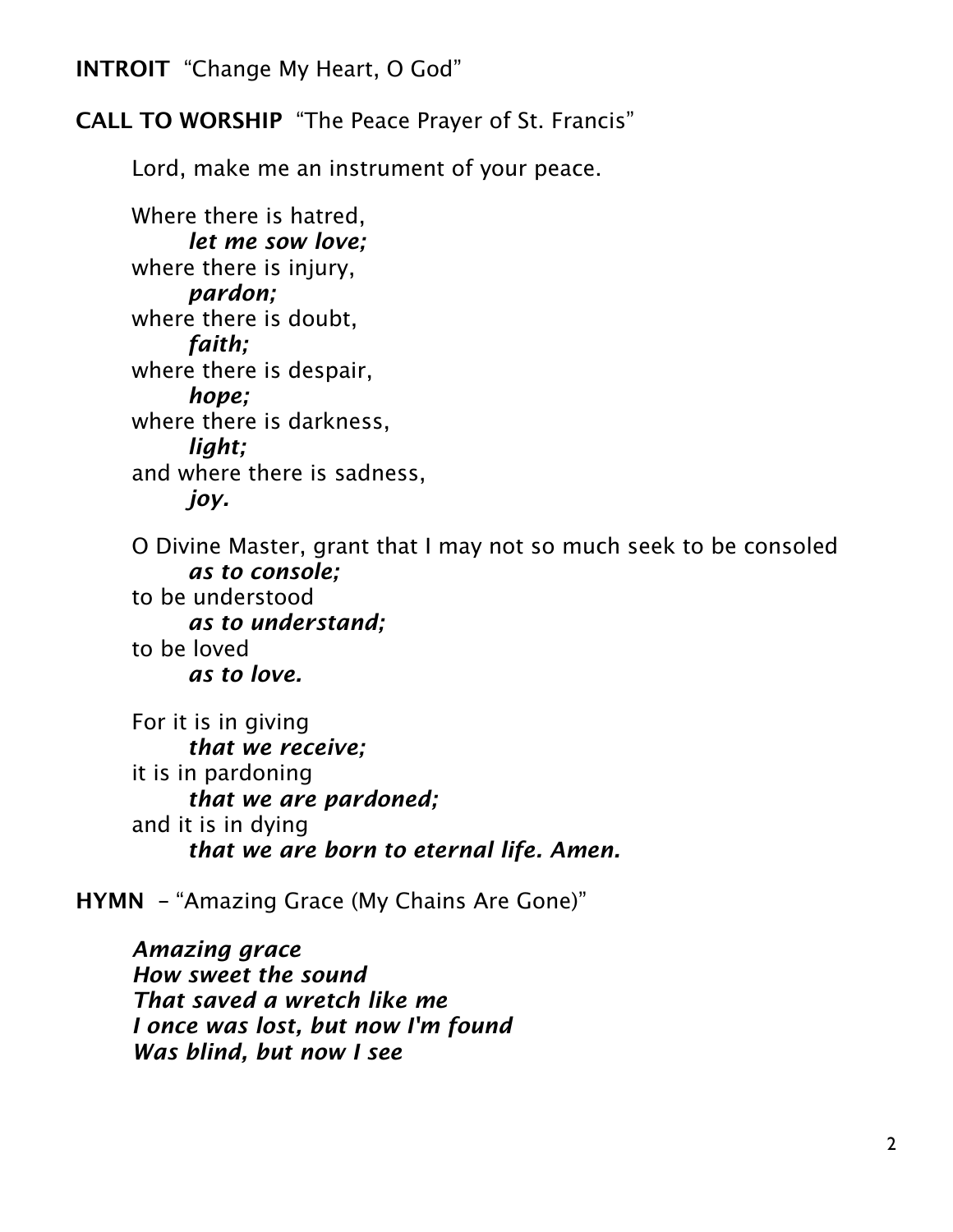*'Twas grace that taught my heart to fear And grace my fears relieved How precious did that grace appear The hour I first believed*

*Refrain: My chains are gone I've been set free My God, my Savior has ransomed me And like a flood His mercy reigns Unending love, amazing grace*

*The Lord has promised good to me His word my hope secures He will my shield and portion be As long as life endures*

*Refrain (2x)*

*The earth shall soon dissolve like snow The sun forbear to shine But God, Who called me here below, Will be forever mine. Will be forever mine. You are forever mine.*

Words and Music by CHRIS TOMLIN and LOUIE GIGLIO

# THE RESPONSIVE READING

You have not given us a world of scarcity, God; There is more than enough to go around, if we could only believe it; If we could just learn to let go a little and to recognize the humanity and dignity in every person, perhaps we could share enough that no one would need to lack the basic necessities of life.

And so we pray for those who have more money than they could ever spend,

*that they would open their hearts and their wallets so that others could have enough for each day;*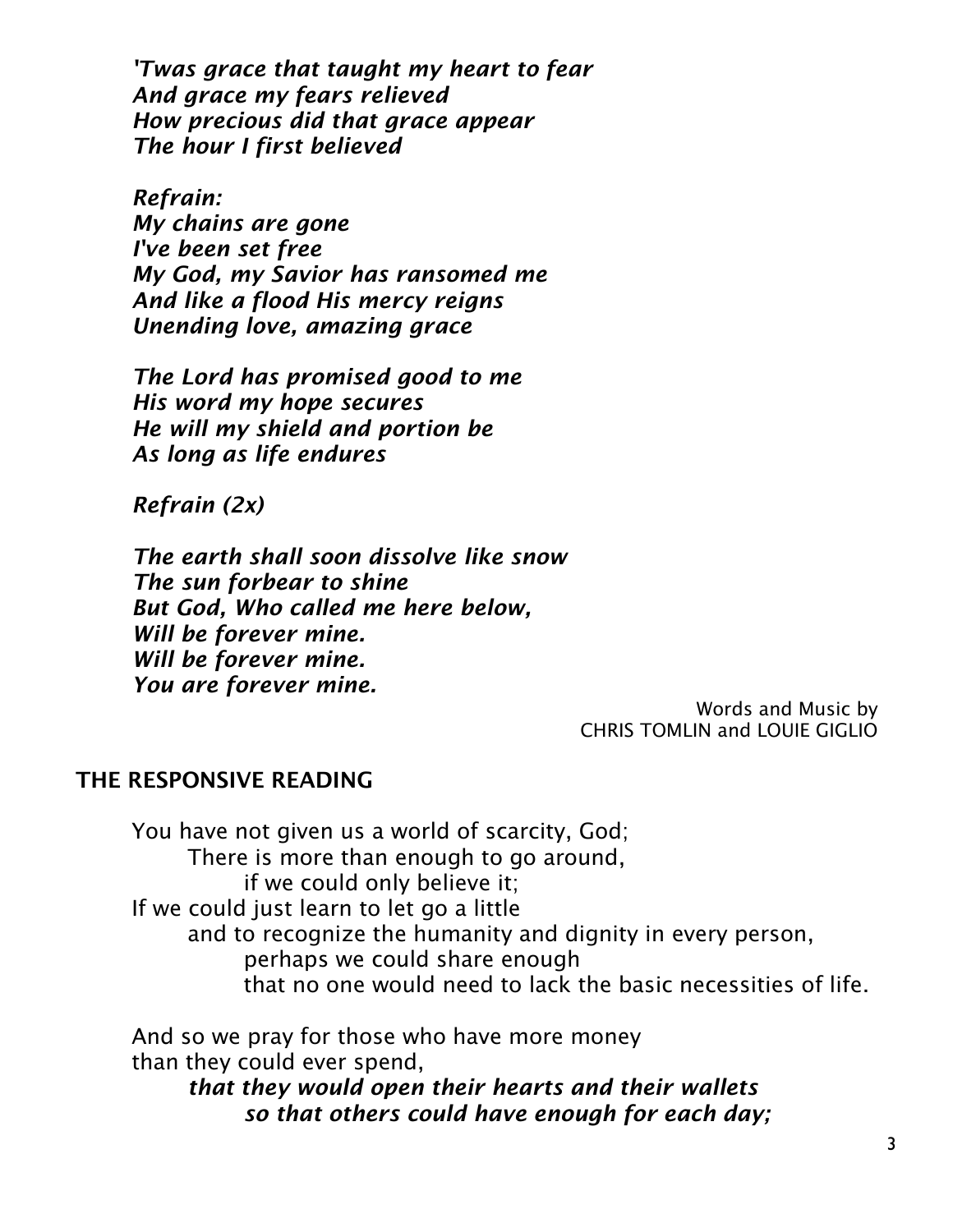We pray for those who have too little money to care for themselves and their loved ones,

#### *that their hard work would begin to bear fruit, that they would find sources of support that they can rely on, and that they would find non-financial ways to contribute to their world;* We pray for those who make policies

that affect the economic systems of our world, *and that, with a stroke of a pen, can render people secure or destitute.* And we pray for ourselves that we may be satisfied with enough, *that we resist the temptation to seek more than we need, and that we would be as generous with what we have as it is possible to be.*

*Amen.*

TAIZÉ MEDITATION "Sing Praises" (3 times)

*Sing praises, all you peoples, sing praises to the Lord. Sing praises, all you peoples, sing praises to the Lord!*

# PRAYER OF CONFESSION

*We praise you for all the wealth and abundance that is available for us to enjoy without spending a cent; For love and joy and beauty, for friendship and intimacy and tenderness, for wild flowers and birds and animals that cannot be caged or possessed. And we thank you for the good that can be done, if we just use our imaginations to think of money differently and to share it as widely as we can.*

*Thank you for your Divine dream that changes our hearts so that we can build a society in which everyone gets a fair share.*

*Amen.*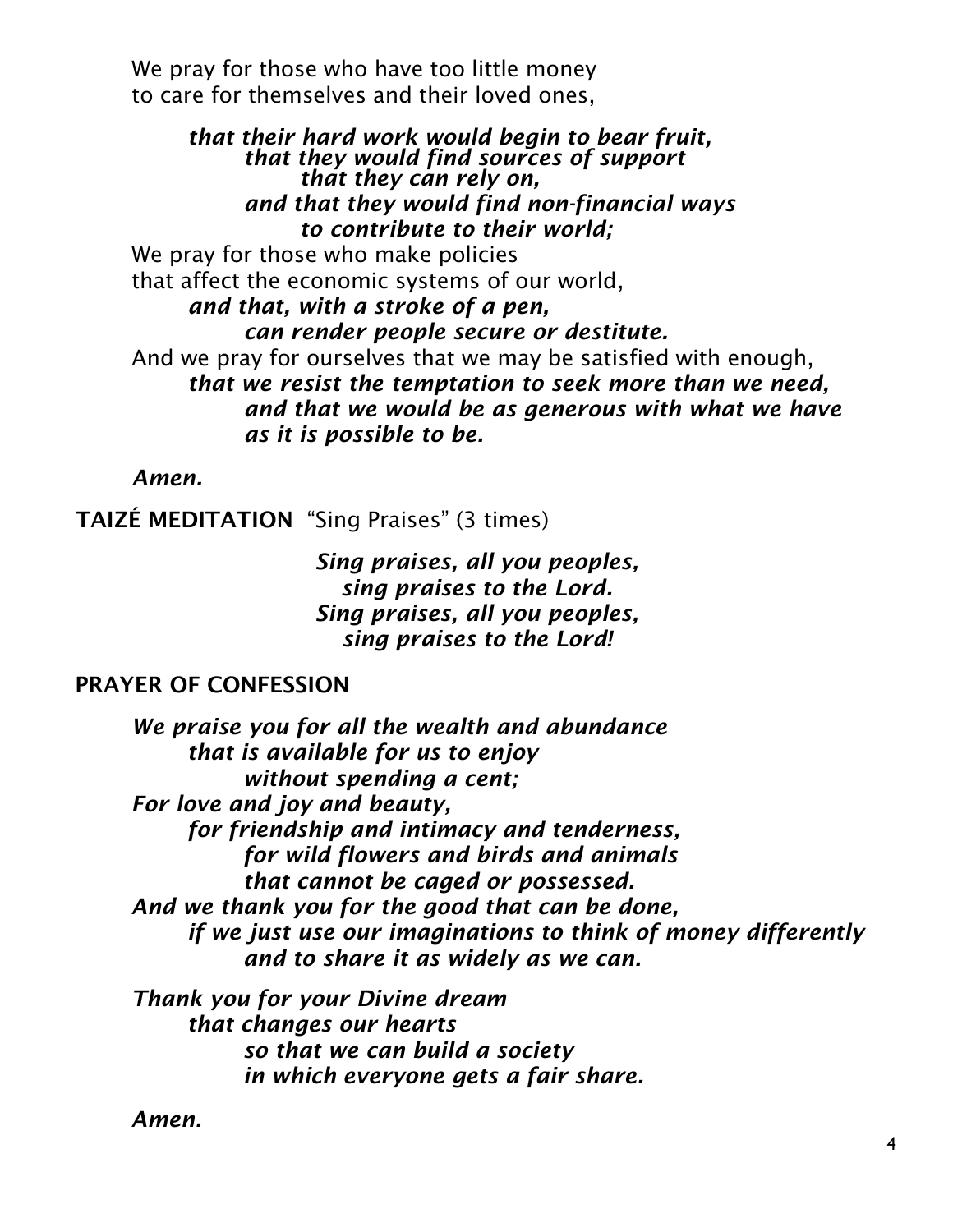TAIZÉ MEDITATION "Lord Jesus Christ" (3 times)

*Lord Jesus Christ, your light shines within us. Let not my doubts and my darkness speak to me. Lord Jesus Christ, your light shines within us. Let my heart always welcome your love.*

# ASSURANCE OF GOD'S FORGIVENESS

CHILDREN'S MESSAGE ~ Sarah Huiest

DEACON'S PRAYER FOR THE WORLD ~ Jerry Kallner

#### CALL TO OFFERING

Graceful God, through Christ you have granted your people the hope for new life.

*The old has passed away, behold the new has come. In response, we praise your name and give you thanks.*

Let us offer our gifts to God.

#### THE OFFERING OF OUR GIFTS TO GOD

#### Website:

[www.communityreformedchurch.com](http://www.communityreformedchurch.com/)

#### PayPal:

[https://www.paypal.com/donate?hosted\\_button\\_id=N67JS9D5MLMGS](https://www.paypal.com/donate?hosted_button_id=N67JS9D5MLMGS)

#### Mailing Address:

Community Reformed Church of Colonie 701 Sand Creek Road Colonie, NY 12205

# OUR PRAISE TO GOD (THE DOXOLOGY)

*Praise God from whom all blessings flow; Praise God, all creatures here below; Praise God above ye heavenly host: Praise Father, Son and Holy Ghost. Amen.*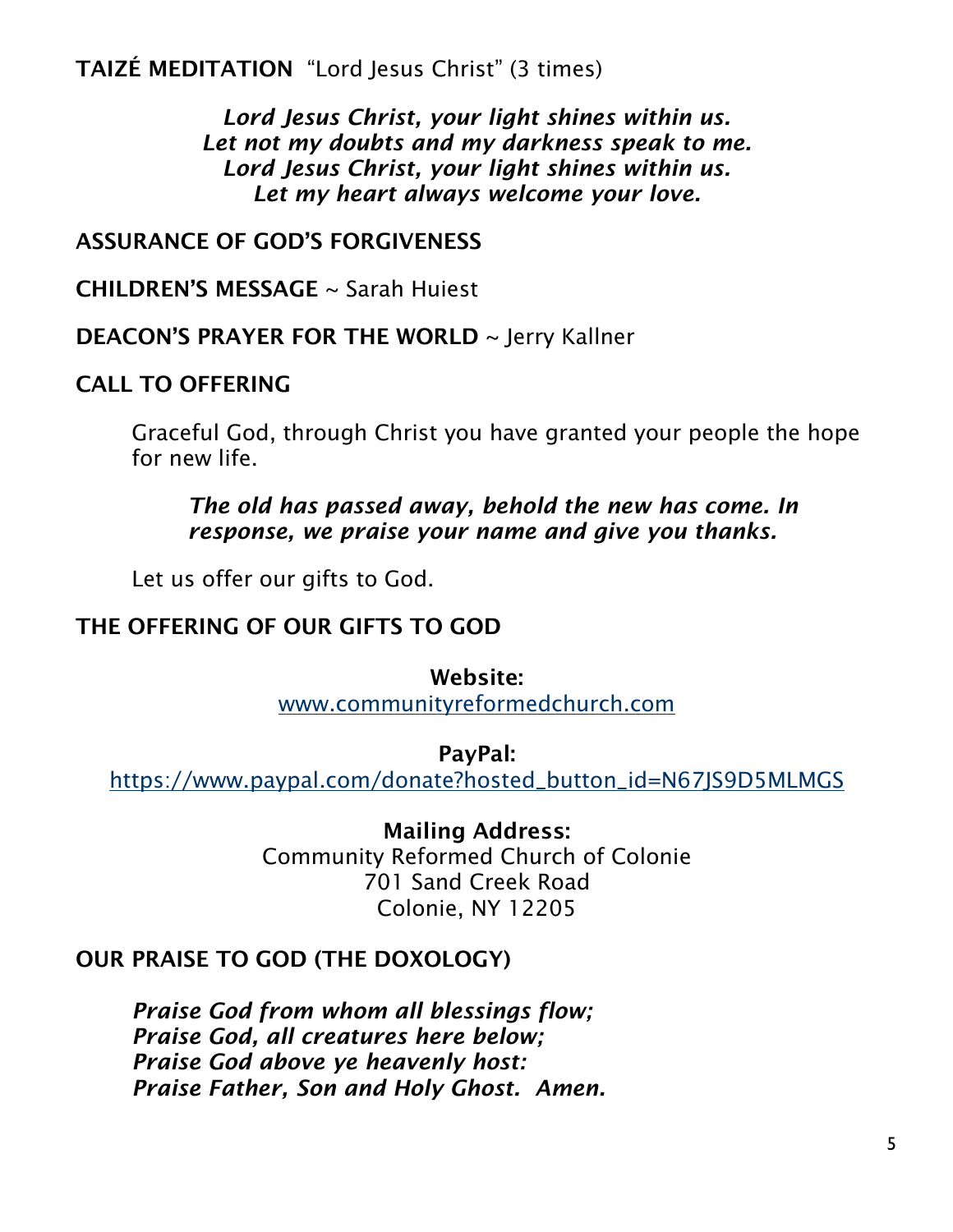# THE DEDICATION OF OUR GIFTS TO GOD

*God of the universe and God of our hearts, speak to us this morning in our giving with your still, small voice. Remind us who we are; remind us whose we are; remind us why we have chosen to follow your Son Jesus the Christ. As we share in this offering today remind us that what we do, and what we give is multiplied with the compassion of others. Keep us faithful in that knowledge. We pray this in the name that is above all others, Jesus the Christ. Amen.*

ELDER'S PRAYER FOR THE PEOPLE ~ Lou Ann Connelly

### THE LORD'S PRAYER

*Our Father who art in heaven, hallowed be your name, your kingdom come, your will be done, on earth as it is in heaven. Give us this day our daily bread. And forgive us our debts, as we forgive our debtors. And lead us not into temptation, but deliver us from evil for yours is the kingdom, and the power and the glory forever. Amen.*

THE SCRIPTURE LESSON Luke 4:16-21

When he came to Nazareth, where he had been brought up, he went to the synagogue on the sabbath day, as was his custom. He stood up to read, and the scroll of the prophet Isaiah was given to him. He unrolled the scroll and found the place where it was written: "The Spirit of the Lord is upon me, because he has anointed me to bring good news to the poor. He has sent me to proclaim release to the captives and recovery of sight to the blind, to let the oppressed go free, to proclaim the year of the Lord's favor." And he rolled up the scroll, gave it back to the attendant, and sat down. The eyes of all in the synagogue were fixed on him. Then he began to say to them, "Today this scripture has been fulfilled in your hearing."

THE MORNING MESSAGE "Just Money: Money Can Buy Happiness"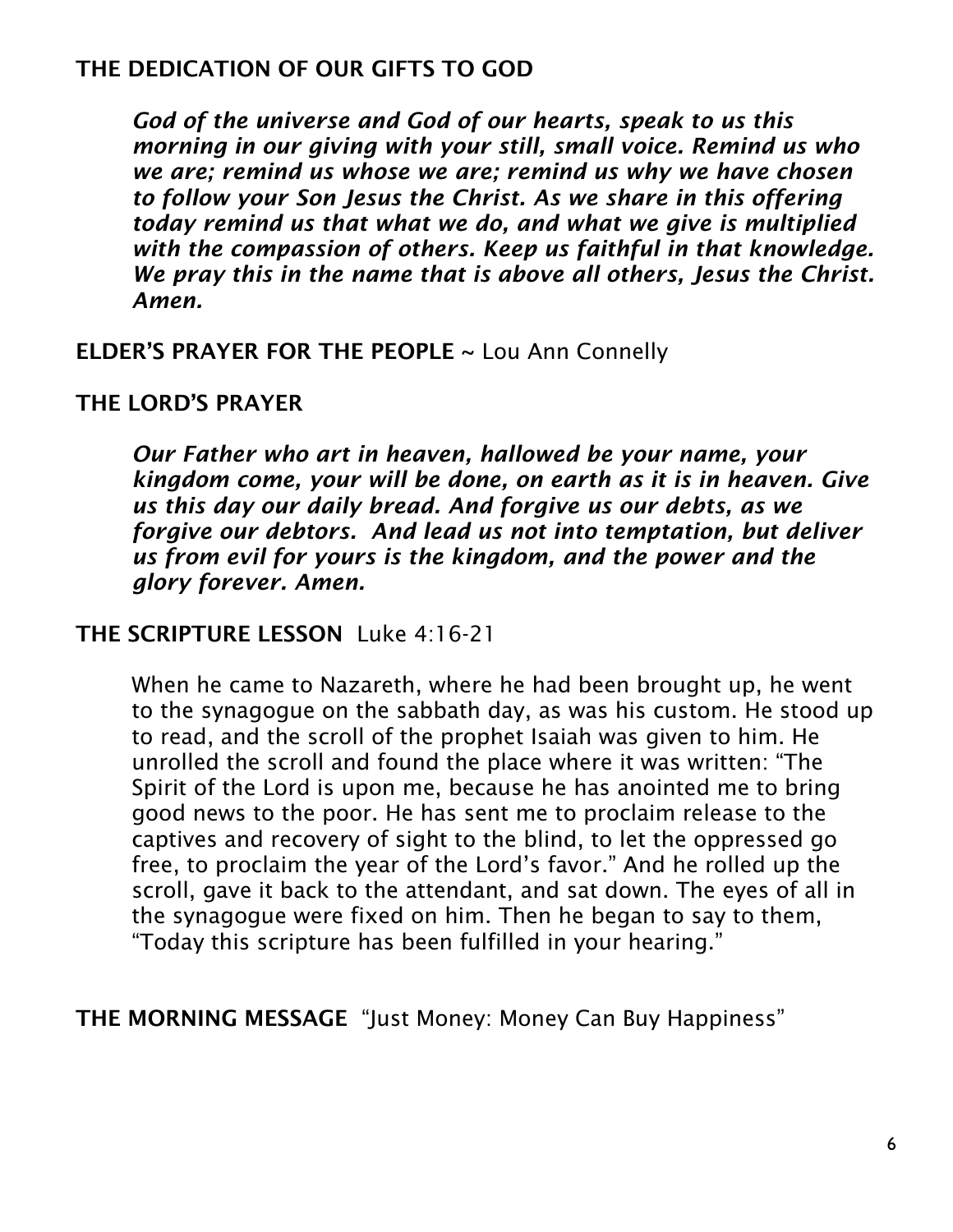*1. I, the Lord of sea and sky, I have heard My people cry. All who dwell in dark and sin, My hand will save. I who made the stars of night, I will make their darkness bright. Who will bear My light to them Whom shall I send*

*Refrain: Here I am Lord, Is it I Lord I have heard You calling in the night. I will go Lord, if You lead me. I will hold Your people in my heart.*

*2. I, the Lord of snow and rain, I have born my peoples pain. I have wept for love of them, They turn away. I will break their hearts of stone, Give them hearts for love alone. I will speak My word to them, Whom shall I send*

#### *Refrain*

*3. I, the Lord of wind and flame, I will tend the poor and lame. I will set a feast for them, My hand will save Finest bread I will provide, Till their hearts be satisfied. I will give My life to them*, *Whom shall I send*

#### *Refrain*

#### BENEDICTION

#### THE FOURFOLD AMEN STAINER